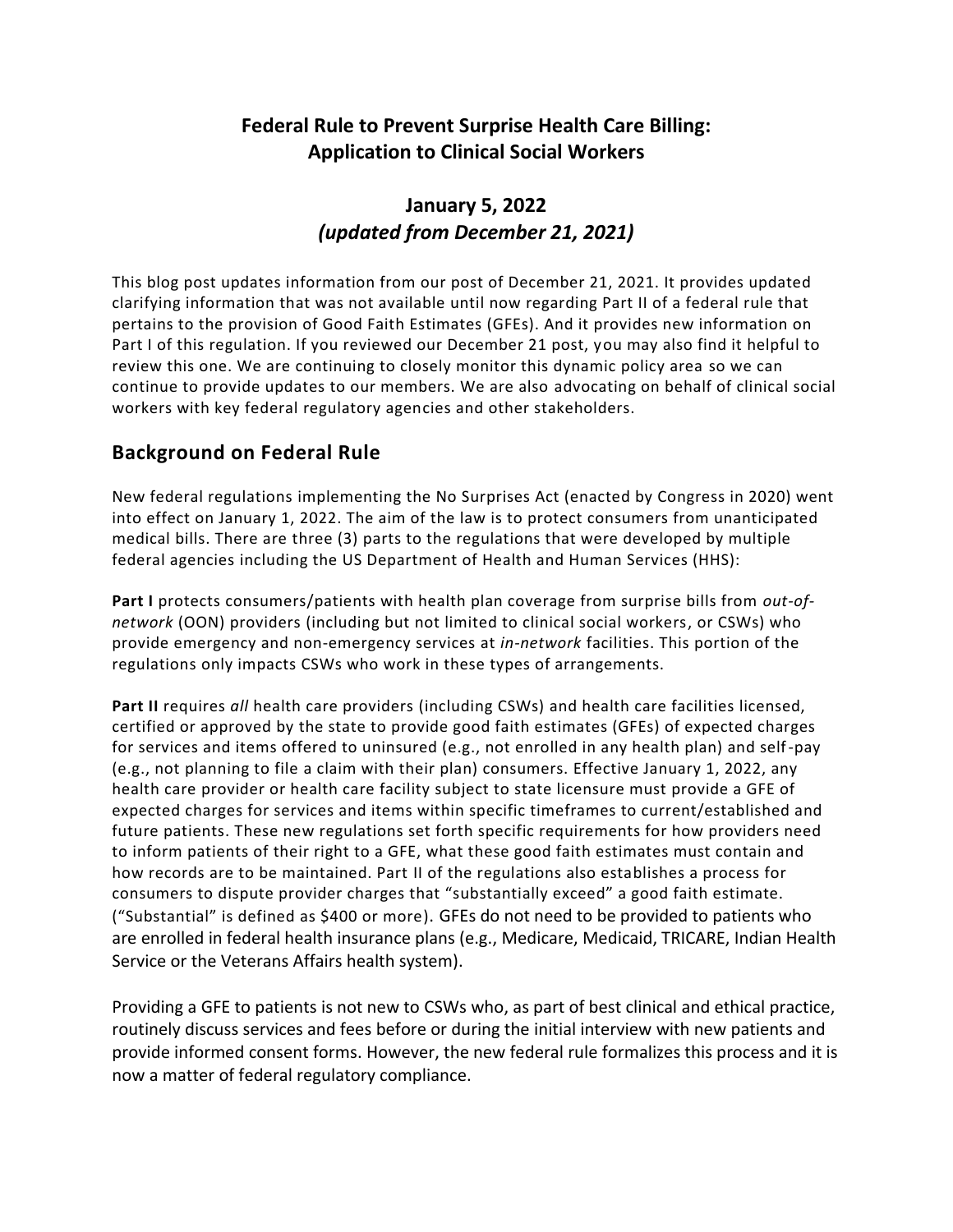**Part III** ("Prescription Drug and Health Care Spending" rule) implements new requirements for group health plans and issuers to submit certain information about prescription drug and health care spending. This includes, among other things, information on the most frequently dispensed and costliest drugs, and enrollment and premium information, including average monthly premiums paid by employees versus employers. This part does not directly impact CSWs.

Below, we provide more information on Parts I and II and how CSWs can comply with these new policies. NASW is awaiting clarification from the relevant federal agencies (including HHS) on the regulations and will provide updates as new information is provided. We are also continuing to advocate on behalf our members regarding implementation of the new law.

# **Part I: Balance Billing Rules for Out of Network Providers Furnishing Services in In-Network Facilities**

[This part](http://www.socialworkblog.org/featured-articles/2022/01/update-federal-rule-to-prevent-surprise-health-care-billing-application-to-clinical-social-workers/) of the new regulations applies to CSWs in specific arrangements. If these do not apply to you, please go to Part II on Good Faith Estimates, which applies to all CSWs. If these do apply to you, further information is provided below. We also encourage you to confer with the compliance officers at the facilities for whom you provide services for specific guidance.

- CSWs who work at *emergency* in-network facilities but are out of network (OON) providers for the patient's health plan.
- CSWs who work in in-network facilities providing *non-emergent* care and are OON with the patient's health plan.

# **Emergency Providers at In-Network Facilities**

CSWs who work in settings that provide emergency care (such as hospital emergency departments) where the facility is in-network, but the CSW is OON, are not permitted to balance bill patients beyond in-network cost-sharing amounts.

For example, if a CSW provided emergency care to a patient and is OON with the patient's health plan, the CSW cannot bill patients for charges above and beyond what the patient's portion is under their plan.

The OON provider is required to determine the patient's health insurance status and the applicable in-network cost-sharing amount.

# **Non-Emergency Providers at In-Network Facilities**

CSWs who are OON but provide non-emergent care to patients at in-network facilities cannot balance bill patients above the cost-sharing amount permitted by the patient's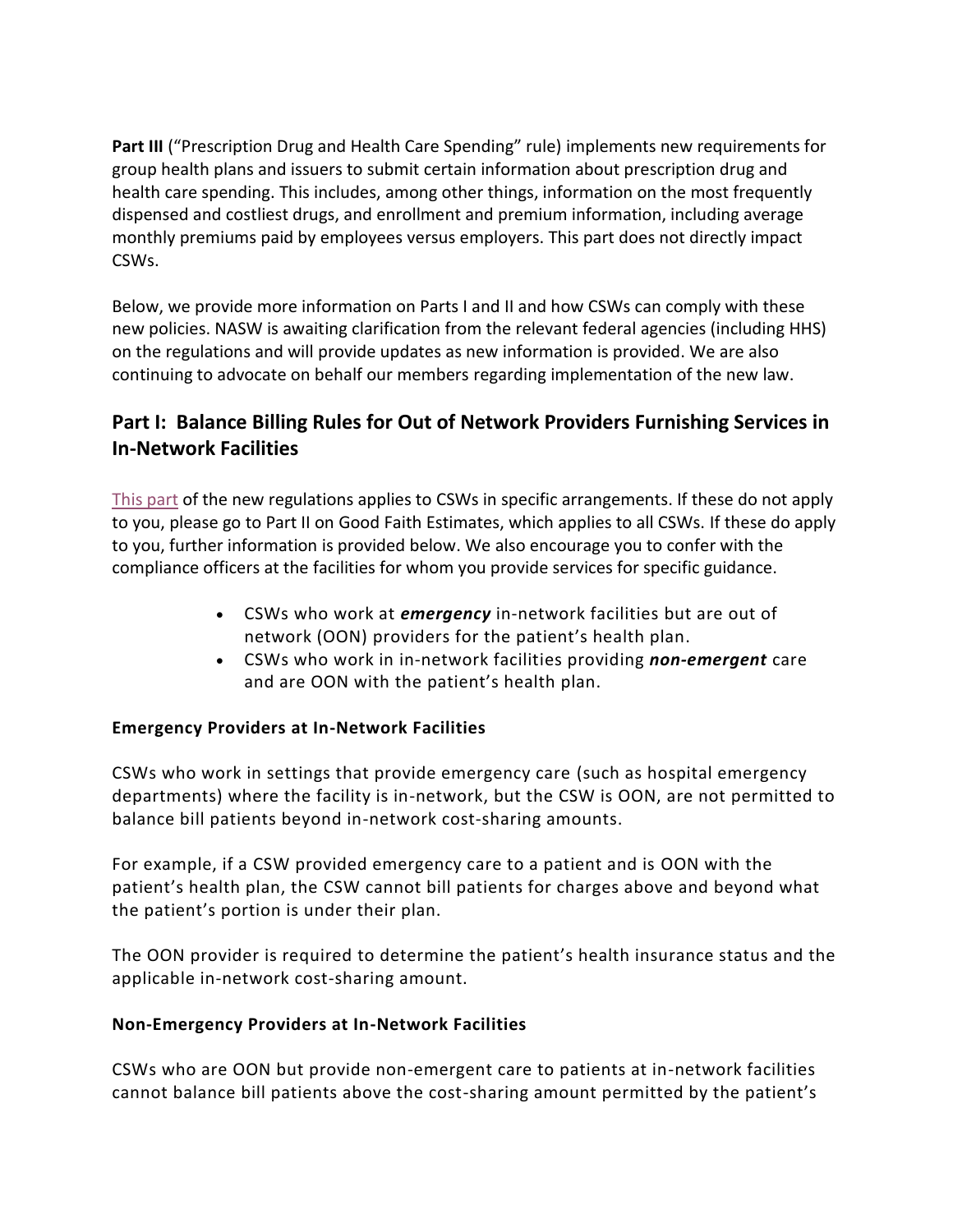insurance. However, there is an exception if they take steps to allow patients the opportunity to receive notice and provide consent before rendering care. CSWs can meet the notice and consent requirements by providing the patient with:

- Written notice and consent 72 hours in advance of their appointment; and
- A list of in-network providers at the facility and information regarding medical care management, such as prior authorization.

The notice must:

- $\triangleright$  Alert the patient that the provider does not participate in-network;
- $\triangleright$  Provide an estimate of the OON charges; and
- $\triangleright$  List in-network providers at the facility.

The penalty for billing a patient more than the cost-sharing amount is up to \$10,000. The HHS Secretary may permit a hardship exemption or waiver if the provider did not knowingly violate the law and takes appropriate corrective action with interest paid to the patient within 30 days of the violation.

# **Patient Continuity of Care**

Health plans will be required to notify patients of any changes to in-network status of current treating providers and ensure continuity of care. If a provider contract is terminated, a patient can elect to continue with that provider for either 90 days after the contract is terminated or the date when no longer a continuing patient, whichever is earliest. The provider is required to continue the provision of services under the same terms and conditions as the in-network contract unless the provider is terminated for cause (such as failing to meet quality standards). This provision allows patients time to transition their care to an in-network provider so there is not an abrupt termination of services.

For CSWs, this provision applies to treatment for serious or complex conditions and institutional or inpatient care. A serious and complex condition is defined as a condition "serious enough to require specialized medical treatment to avoid the reasonable possibility of death or permanent harm" or a chronic condition that "is life-threatening, degenerative, potentially disabling, or congenital; and requires specialized medical care over a prolonged period of time.

# **Updating Provider Directories**

The No Surprises Act requires that by 2022, plans verify and update their provider directories at least every 90 days. In-network providers must submit to plans the following information: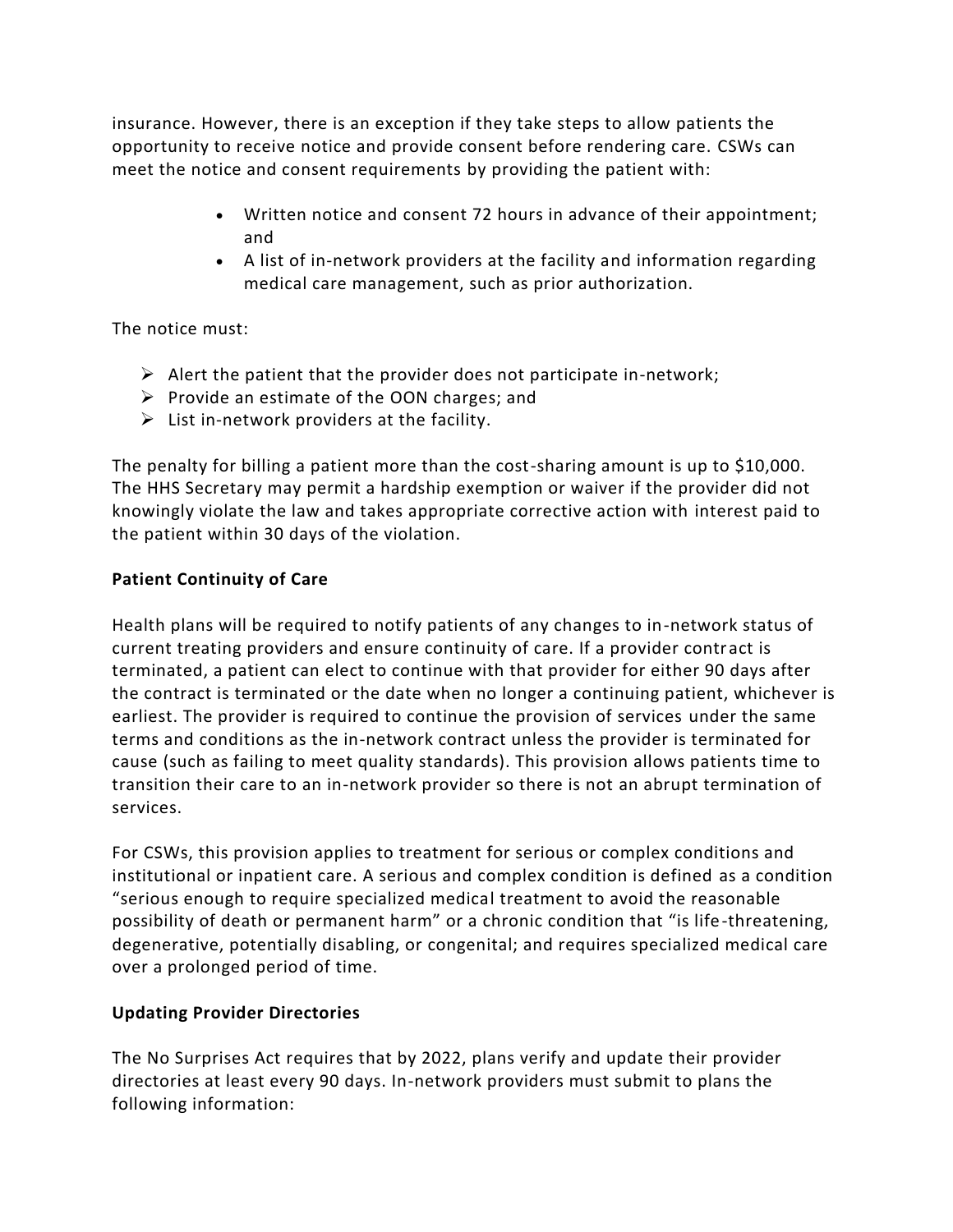- When the provider begins a network agreement with a plan;
- When the provider terminates an agreement;
- Any material changes to the content of the provider directory information; and
- Any other time determined appropriate by the Secretary of HHS

# **Part II: Good Faith Estimates**

On October 7, 2021, Part II of the [interim](https://www.federalregister.gov/documents/2021/10/07/2021-21441/requirements-related-to-surprise-billing-part-ii) final rule was issued. It applies any health care provider who is acting within the scope of the provider's license or certification under applicable state law. This rule therefore applies to all CSWs who meet that broad definition.

# *Definitions*

Below are definitions of a several key terms in the rule as they apply to CSWs:

"Convening provider" or facility: That who receives the initial request for a good faith estimate and who is responsible for scheduling the primary item/service in question.

"Expected charge" for an item or service:

- the cash pay rate or rate established by a provider for an uninsured (or self-pay) patient, reflecting any discounts for such individuals; or
- the amount the provider would expect to charge if the provider intended to bill a health care plan directly for such item or service.

"Items and services": All encounters, procedures, medical tests provided or assessed in connection with the provision of health care. Services related to mental health substance use disorders are specifically included.

# *Compliance Steps*

To comply with the new federal rule, CSWs should take the following steps. *As stated earlier, we are awaiting clarification from HHS on several of these provisions, including the use of diagnoses codes for new patients who have not yet been evaluated. As soon as we receive policy clarifications, we will provide them to members.*

1) **Ask** *both* **current/established and new patients if they have any health insurance coverage and ascertain if they are uninsured or self-pay.** If a patient is insured, make a copy of the insurance card for your files and ask the patient if they plan to submit a claim for the services they will receive.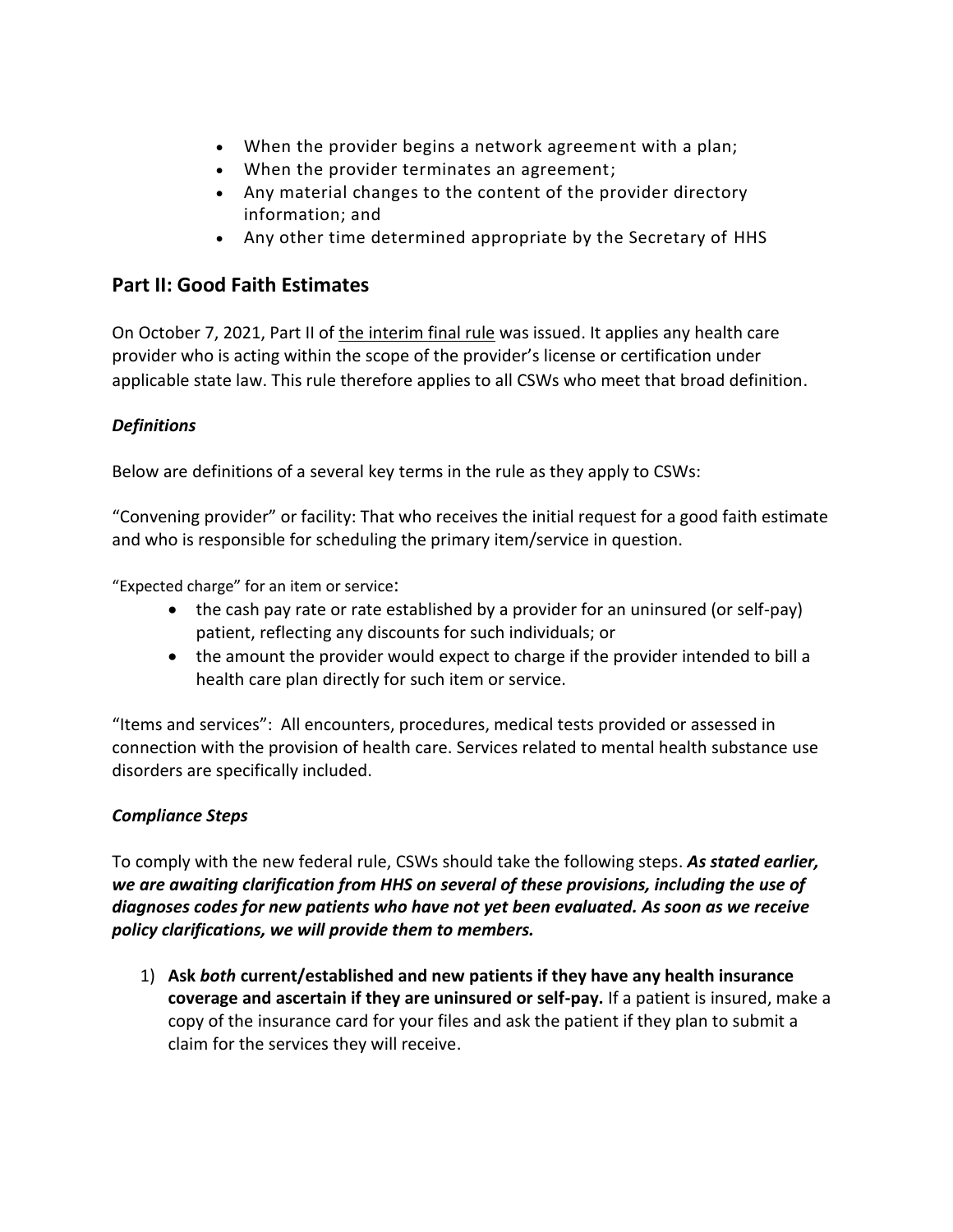- 2) **Inform all uninsured and self-pay patients of their right to a GFE**. Written notice must be provided in clear language that the individual can understand in an accessible format, prominently displayed in the office and on the provider/facility's website and must be easily searchable from a public search engine. Written notices should account for any vision, hearing or language limitations, including individuals with limited English proficiency or other literacy needs. It may be provided on paper or electronically, depending on the individual's preference. The written notice should also state that information will be orally provided when the service is scheduled or when the patient asks about costs, and available in accessible formats, in the language(s) spoken by the patient.
- 3) **Provide all uninsured or self-pay patients with a GFE**. This must include:
- Patient name and date of birth
- a clear description of each item/service
- applicable diagnosis codes, expected service codes and expected charges associated with each listed item or service (and date of service if scheduled) (e.g., 50-minute individual psychotherapy session, weekly until otherwise indicated). *Note: Providers may have diagnoses for existing patients but not for prospective/new patients who have not yet been evaluated. The provider should reasonably attempt to include expected service codes and expected charges associated with the service.*
- the name, National Provider Identification (NPI) number, and Tax Identification Number (TIN) of each provider/facility where the items or services are expected to be furnished. Note: Note*: Some providers do not have an NPI or TIN and instead use their social security number (SSN) as their business tax ID. NASW recommends providers obtain a TIN/EIN to avoid publicly disclosing their SSN.*
- a disclaimer that the GFE is only an estimate of items/services reasonably expected to be furnished at the time and final items, services or charges may differ. (For recurring services, see "GFEs for Recurring Services", below).
- a disclaimer that additional recommended items or services may be part of the course of care but are not reflected in the GFE along with a separate list of items/services that require separate scheduling and for which separate GFEs would need to be requested. *Note: This may not apply to CSWs, particularly in private practice.*
- a disclaimer informing the patient of their right to initiate the patient-provider dispute resolution (PPDR) process if the actual billed charges are substantially greater than the estimated charges along with instructions of where to find more information and written assurance that initiating such process will not adversely affect the quality of services rendered. (See "Dispute Resolution", below).
- a disclaimer that the estimate is not a contract and does not require the individual to obtain the items or services from any of the providers or facilities identified.
- 4) **Explain the GFE to the patient over the phone or in-person** if the patient requests it, and follow-up with a paper or electronic GFE.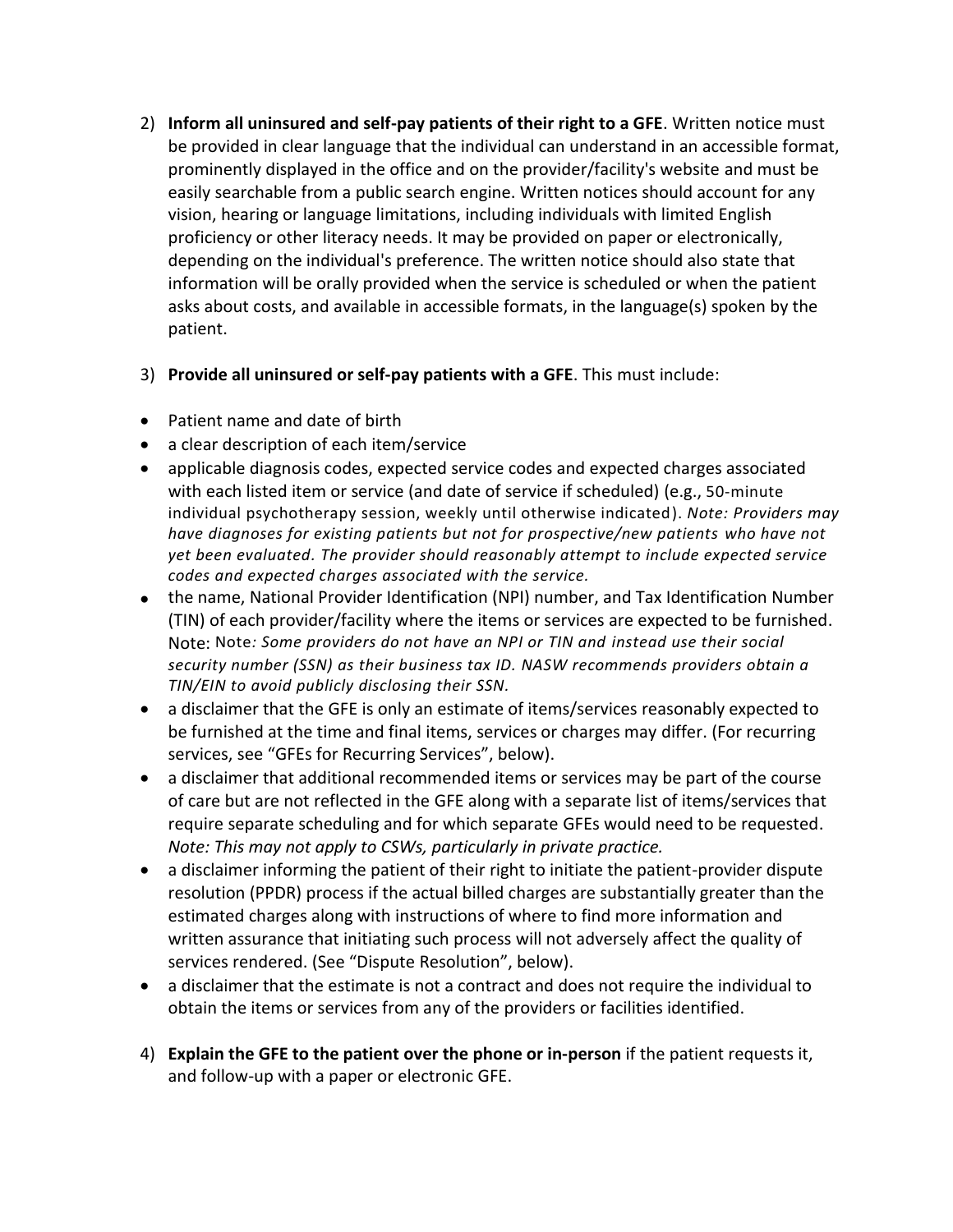5) **Document the GFE** in the clinical record.

CSWs who are employed by group practices and other types of health care facilities should contact their compliance officers for guidance.

### *Timeframes*

Information regarding scheduled items and services must be furnished within:

- $\triangleright$  one (1) business day of scheduling an item or service to be provided in three (3) business days;
- $\triangleright$  within three (3) business days of scheduling an item or service to be provided in at least 10 business days.

A new GFE must be provided, within the specified timeframes if the patient reschedules the requested item or service. If any information provided in the estimate changes, a new GFE must be provided no later than one (1) business day before the scheduled care. Also, if there is a change in the expected provider less than one business day before the scheduled care, the replacement provider must accept the original GFE as their expected charges.

#### *GFEs for Recurring Services*

If you expect to provide a recurring service to the uninsured or self-pay patient, you may submit a single GFE to that patient for those services, so long as the GFE includes, in a clear and understandable manner, the "expected scope of the recurring primary items or services (such as timeframes, frequency, and total number of recurring items or services)". The GFE can only include recurring services that are expected to be provided within the next 12 months. For additional recurrences beyond 12 months, the provider must provide a new GFE and communicate any changes between the initial and the new estimates.

For example, if you have a patient whom you expect will need continuing services throughout the year, the GFE could say: "I expect that my care of you will require weekly psychotherapy sessions of 50 minutes through the end of the year, at \$X per session for a total of 50 weeks, accounting for vacations, holidays, emergencies and sick time or an estimated total of AMOUNT per session x (number of weeks).

If the future course of treatment is less certain, the GFE could say: "Depending on the progress we make this year (or insert applicable factors), I expect that you will need 10–20 more sessions this year. At \$X per session the estimated total cost would be 10 x (rate per session) and 20 x (rate per session)."

#### *GFE and Notice Templates and Resources*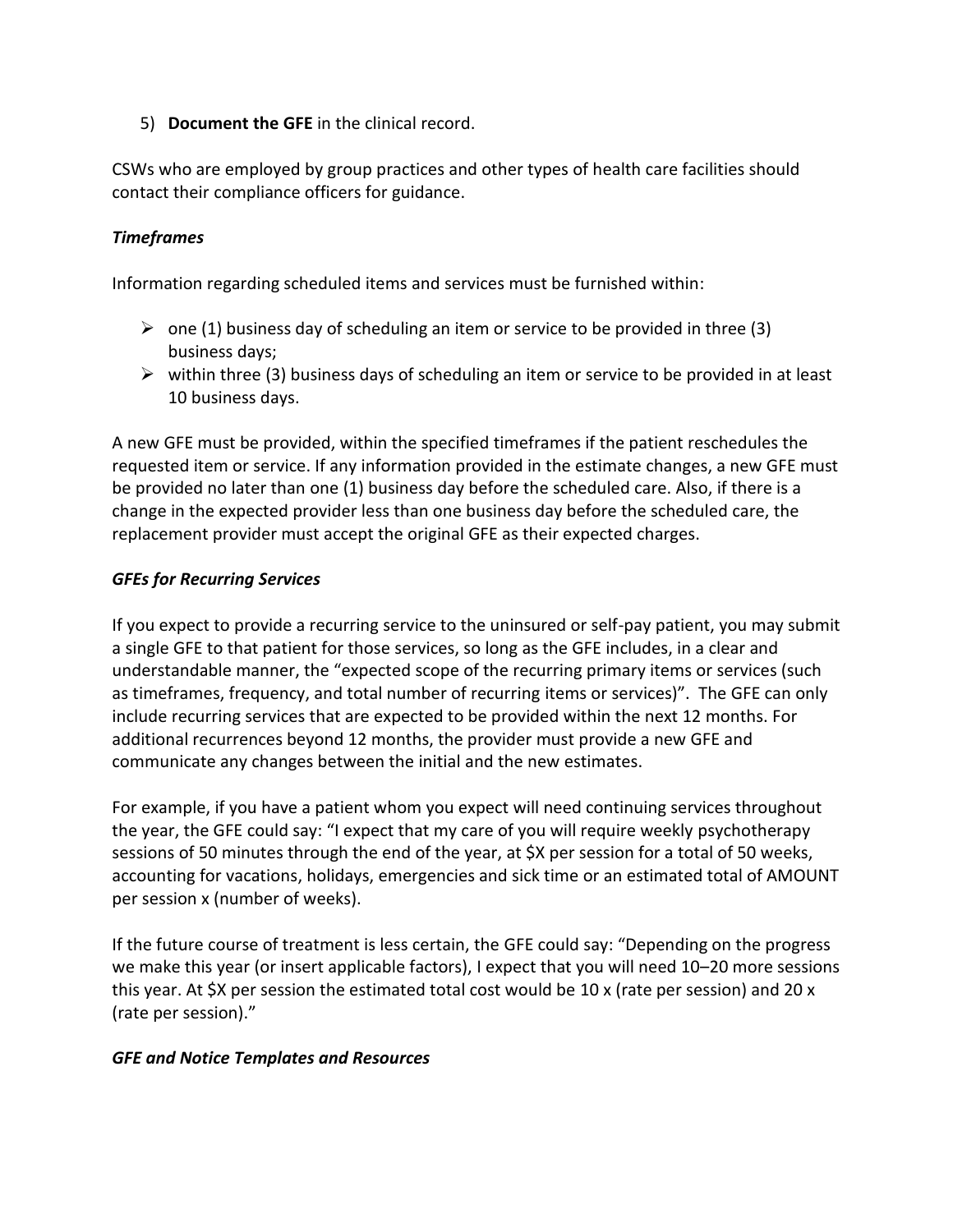Here is a link to resources including templates by the Centers for Medicare and Medicaid Services (CMS) that can be used to prepare good faith estimates and model language for informing patients of their rights to GFE.

We will be providing a customized template that CSWs can use as a model for their GFE.

### *Record Keeping*

GFEs are considered part of a patient's medical record and must be maintained in the same manner. Accordingly, convening providers/facilities must be able to provide a copy of any estimates within the last six (6) years. Providers will not be considered noncompliant if they act in good faith and with reasonable due diligence and correct any inaccuracies as soon as practicable. HHS will exercise enforcement discretion in scenarios where convening providers and facilities are relying on the accuracy of expected charges for items or services for which they do not bill from co-providers or co-facilities, provided that they did not know or reasonably should have known, that the information was incomplete or inaccurate, and that they attempt to correct any inaccuracies as soon as possible. Providers/facilities who experience others' failures to comply with these requirements may file a complaint for enforcement investigation.

#### *Dispute Resolution*

Although the information provided in the GFE is only an estimate, and the actual items, services, or charges may differ from what is included in it, uninsured or self-pay individuals may challenge a bill from a provider through a new patient-provider dispute resolution (PPDR) process if the billed charges substantially exceed the expected charges in the GFE. "Substantially exceeds" means an amount that is at least \$400 more than the expected charges listed on the GFE.

Through this process, consumers will also be able to request a third-party arbitrator to review the GFE, their bill, and information submitted by their provider or facility to determine if the additional charges are allowed or if the provider or facility can only charge less than the billed charge. HHS intends to establish an online portal and offer documents for hard-copy submissions for patients initiating a dispute resolution process.

# **Future Action: Providing GFEs to Insurers**

The federal government will also soon issue regulations requiring CSWs and other health providers to provide GFEs to commercial or government insurers when the patient has insurance and plans to use it.

NASW will continue to advocate for CSWs around these new regulations and update members as new policy information is made available.